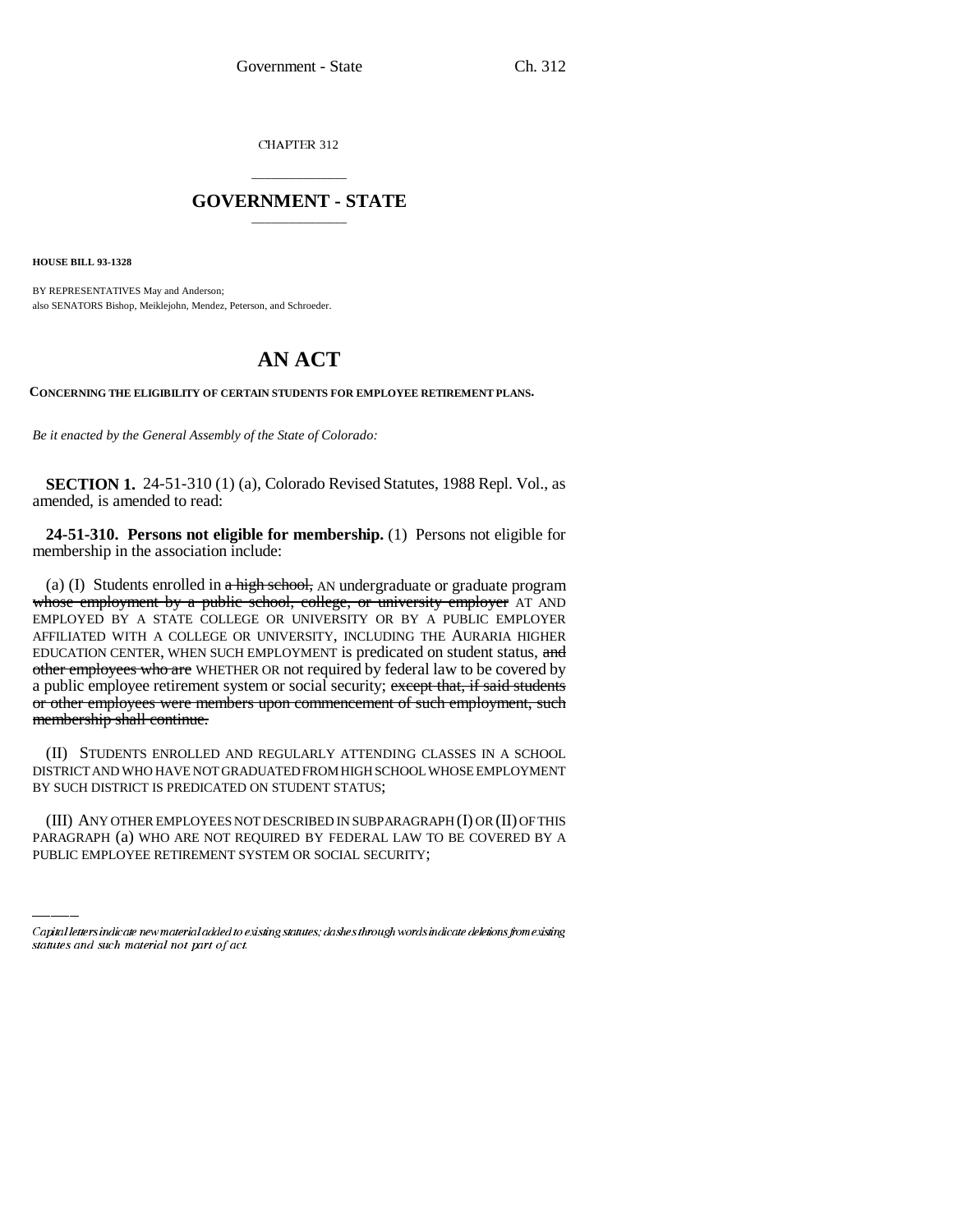## Ch. 312 Government - State

 $(H)$  (IV) Notwithstanding the provision of subparagraph  $(H)$  (III) of this paragraph (a), retirees for whom coverage is not required by federal law shall resume membership if such retirees return to work in a position subject to membership, or in a position described in section 24-51-308, and if such retirees voluntarily suspend their benefits.

**SECTION 2.** Title 24, Colorado Revised Statutes, 1988 Repl. Vol., as amended, is amended BY THE ADDITION OF A NEW ARTICLE to read:

## **ARTICLE 54.6 Student Employees' Retirement Plan**

**24-54.6-101. Legislative declaration.** THE GENERAL ASSEMBLY HEREBY FINDS AND DECLARES THAT IT IS ESSENTIAL FOR THE GOVERNING BOARDS OF THE STATE COLLEGES AND UNIVERSITIES AND THE AFFILIATED AGENCIES THEREOF, THE AURARIA HIGHER EDUCATION CENTER, AND THE LOCAL DISTRICT JUNIOR COLLEGES TO COMPLY WITH FEDERAL LEGISLATION REGARDING RETIREMENT PLAN COVERAGE OF STUDENT EMPLOYEES IN THE MOST COST EFFICIENT MANNER. THE GENERAL ASSEMBLY THEREFORE DECLARES THAT IT IS IMPERATIVE THAT THE DEPARTMENT OF HIGHER EDUCATION HAVE THE MAXIMUM FLEXIBILITY TO PROVIDE RETIREMENT PLANS FOR STUDENT EMPLOYEES.

**24-54.6-102. Definitions.** AS USED IN THIS ARTICLE, UNLESS THE CONTEXT OTHERWISE REQUIRES:

(1) "ASSOCIATION" MEANS THE PUBLIC EMPLOYEES' RETIREMENT ASSOCIATION ESTABLISHED PURSUANT TO SECTION 24-51-201.

(2) "DEPARTMENT" MEANS THE DEPARTMENT OF HIGHER EDUCATION.

(3) "ELIGIBLE STUDENT EMPLOYEE" MEANS:

(a) ANY STUDENT EMPLOYEE OF A GOVERNING BOARD, STATE COLLEGE OR UNIVERSITY, OR AFFILIATED AGENCY OF A STATE COLLEGE OR UNIVERSITY, OR THE AURARIA HIGHER EDUCATION CENTER WHO IS EXEMPT FROM THE STATE PERSONNEL SYSTEM UNDER SECTION 13(2) OF ARTICLE XII OF THE COLORADO CONSTITUTION AS A STUDENT AND WHO IS REQUIRED BY FEDERAL LAW TO BE COVERED BY A RETIREMENT PLAN; AND

(b) ANY STUDENT EMPLOYEE OF A LOCAL DISTRICT JUNIOR COLLEGE WHO IS REQUIRED BY FEDERAL LAW TO BE COVERED BY A RETIREMENT PLAN.

(4) "GOVERNING BOARD" MEANS ANY GOVERNING BOARD OF A STATE COLLEGE OR UNIVERSITY.

(5) "STATE COLLEGE OR UNIVERSITY" MEANS ANY POSTSECONDARY EDUCATIONAL INSTITUTION, INCLUDING LOCAL DISTRICT JUNIOR COLLEGES, ESTABLISHED AND EXISTING PURSUANT TO TITLE 23,C.R.S., AS AN AGENCY OF THE STATE OF COLORADO AND SUPPORTED WHOLLY OR IN PART BY TAX REVENUES AND INCLUDES THE AURARIA HIGHER EDUCATION CENTER. FOR PURPOSES OF THIS SUBSECTION (5), "LOCAL DISTRICT JUNIOR COLLEGE" SHALL INCLUDE AIMS COMMUNITY COLLEGE,COLORADO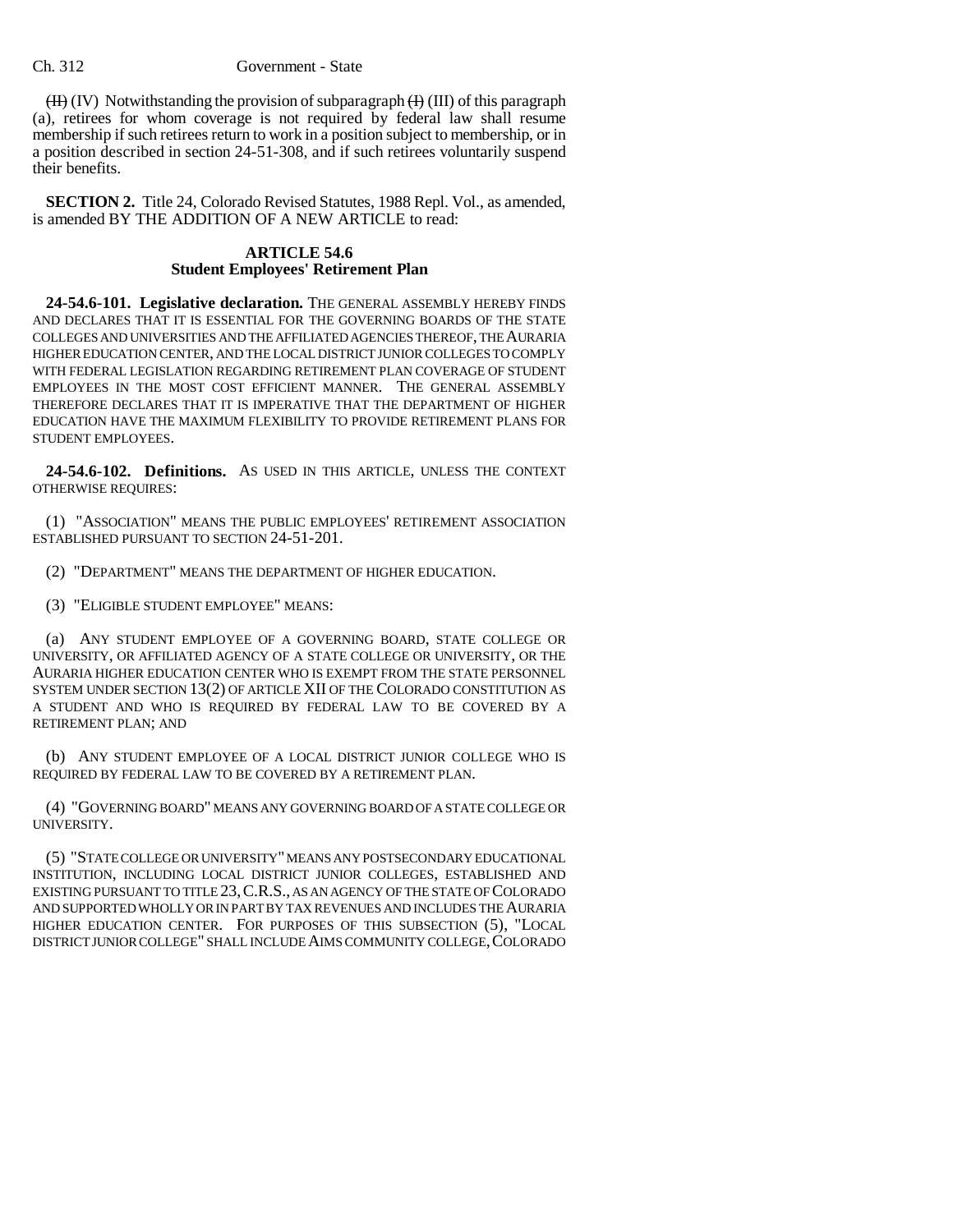MOUNTAIN COLLEGE, NORTHEASTERN JUNIOR COLLEGE, AND COLORADO NORTHWESTERN COMMUNITY COLLEGE.

(6) "STUDENT EMPLOYEE RETIREMENT PLAN" OR "PLAN" MEANS ANY BENEFIT PLAN ESTABLISHED PURSUANT TO THE PROVISIONS OF THIS ARTICLE FOR THE BENEFIT OF ELIGIBLE STUDENT EMPLOYEES.

**24-54.6-103. Authority of department and governing boards - establishment of student employee retirement plan.** THE DEPARTMENT OR ANY GOVERNING BOARD IS AUTHORIZED TO ESTABLISH A STUDENT EMPLOYEE RETIREMENT PLAN PURSUANT TO THE PROVISIONS OF THIS ARTICLE.

**24-54.6-104. Requirements for student employee retirement plan contributions and purchase of contracts.** (1) THE DEPARTMENT OR ANY GOVERNING BOARD SHALL, UPON MAKING A DETERMINATION TO ESTABLISH A STUDENT EMPLOYEE RETIREMENT PLAN AT A STATE COLLEGE OR UNIVERSITY, SET THE TERMS AND CONDITIONS OF SUCH PLAN.

(2) UPON ESTABLISHING A STUDENT EMPLOYEE RETIREMENT PLAN, THE DEPARTMENT OR ANY GOVERNING BOARD SHALL:

(a) PROVIDE FOR THE ADMINISTRATION OF SUCH PLAN; AND

(b) DESIGNATE FROM TIME TO TIME THE ORGANIZATION OR ORGANIZATIONS FROM WHICH CONTRACTS FOR SUCH STUDENT EMPLOYEE RETIREMENT PLAN SHALL BE PURCHASED. IN DESIGNATING SUCH AN ORGANIZATION OR ORGANIZATIONS, THE DEPARTMENT OR GOVERNING BOARD SHALL TAKE INTO CONSIDERATION:

(I) THE NATURE AND EXTENT OF THE RIGHTS AND BENEFITS TO BE PROVIDED BY SUCH CONTRACTS FOR ELIGIBLE STUDENT EMPLOYEES PARTICIPATING IN SUCH PLAN AND FOR THE BENEFICIARIES OF SUCH ELIGIBLE STUDENT EMPLOYEES;

(II) THE RELATION OF SUCH RIGHTS AND BENEFITS TO THE AMOUNT OF CONTRIBUTIONS TO BE MADE;

(III) THE SUITABILITY OF SUCH RIGHTS AND BENEFITS TO THE NEEDS AND INTERESTS OF ELIGIBLE STUDENT EMPLOYEES PARTICIPATING IN SUCH PLAN AND TO THE INTERESTS OF THE DEPARTMENT OR SUCH STATE COLLEGE OR UNIVERSITY; AND

(IV) THE ABILITY OF THE DESIGNATED ORGANIZATION OR ORGANIZATIONS TO PROVIDE THE REQUIRED RIGHTS AND BENEFITS UNDER THE CONTRACT OR CONTRACTS FOR SUCH STUDENT EMPLOYEE RETIREMENT PLAN.

**24-54.6-105. Participation.** ALL ELIGIBLE STUDENT EMPLOYEES OF A STATE COLLEGE OR UNIVERSITY FOR WHICH A STUDENT EMPLOYEE RETIREMENT PLAN IS OFFERED SHALL PARTICIPATE IN SUCH PLAN.

**24-54.6-106. Moneys not subject to legal process.** EXCEPT FOR ASSIGNMENTS FOR CHILD SUPPORT AS PROVIDED FOR IN SECTIONS  $14-10-118$  (1) AND  $14-14-107$ , C.R.S., AND EXCEPT FOR WRITS OF GARNISHMENT WHICH ARE THE RESULT OF A JUDGMENT TAKEN FOR ARREARAGES FOR CHILD SUPPORT OR FOR CHILD SUPPORT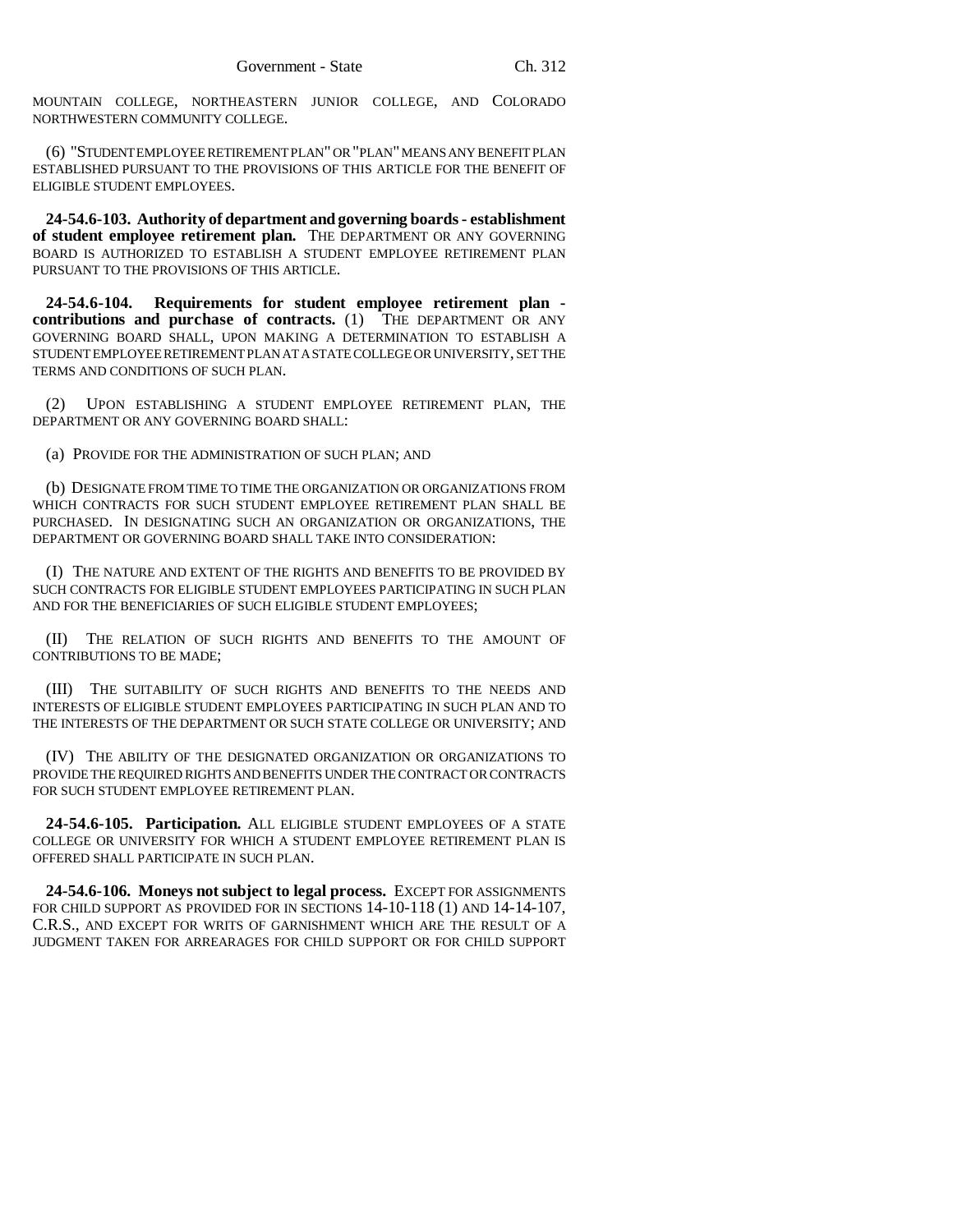DEBT, NO ANNUITY CONTRACT OR CERTIFICATE PURCHASED UNDER A STUDENT EMPLOYEE RETIREMENT PLAN ESTABLISHED PURSUANT TO THE PROVISIONS OF THIS ARTICLE SHALL BE ASSIGNABLE EITHER IN LAW OR IN EQUITY OR BE SUBJECT TO EXECUTION, LEVY, ATTACHMENT, GARNISHMENT, OR OTHER LEGAL PROCESS.

**SECTION 3.** 13-54-104 (1) (b) (II), Colorado Revised Statutes, 1987 Repl. Vol., as amended, is amended to read:

**13-54-104. Restrictions on garnishment and levy under execution or attachment.** (1) As used in this section, unless the context otherwise requires:

(b) (II) For the purposes of writs of garnishment which are the result of a judgment taken for arrearages for child support or for child support debt, "earnings" also means workers' compensation benefits and any pension or retirement benefits or payments, including but not limited to those paid pursuant to article 64 of title 22, articles 51, 54, and 54.5, AND 54.6 of title 24, and article 30 of title 31, C.R.S.

**SECTION 4.** 13-54.5-101 (2) (b), Colorado Revised Statutes, 1987 Repl. Vol., as amended, is amended to read:

**13-54.5-101. Definitions.** (2) As used in this article, unless the context otherwise requires:

(b) For the purposes of writs of garnishment which are the result of a judgment taken for arrearages for child support or for child support debt, "earnings" also means workers' compensation benefits and any pension or retirement benefits or payments, including but not limited to those paid pursuant to article 64 of title 22, articles 51, 54, and 54.5, AND 54.6 of title 24, and article 30 of title 31, C.R.S.

**SECTION 5.** 14-10-118 (1), Colorado Revised Statutes, 1987 Repl. Vol., as amended, is amended to read:

**14-10-118. Assignments and enforcement of orders.** (1) The court may order the person obligated to pay support or maintenance to make an assignment of a part of his periodic earnings or trust income to the person entitled to receive the payments. The assignment is binding on the employer, trustee, or other payor of the funds two weeks after service upon him of notice that it has been made. The payor shall withhold from the earnings or trust income payable to the person obligated to support the amount specified in the assignment and shall transmit the payments to the person specified in the order. The payor may deduct from the remainder of the employee's earnings or trust income a sum not exceeding five dollars as reimbursement for costs. An employer shall not discharge or otherwise discipline an employee as a result of a wage or salary assignment authorized by this section. This section shall not apply to trusts commonly referred to as "spendthrift trusts". The provisions of this section relating to assignment for child support shall apply to retirement benefits and pensions, including but not limited to those paid pursuant to article 64 of title 22, articles 51, 54,  $\alpha$  54.5, AND 54.6 of title 24, and article 30 of title 31, C.R.S.

**SECTION 6.** 14-14-102 (9), Colorado Revised Statutes, 1987 Repl. Vol., as amended, is amended to read: